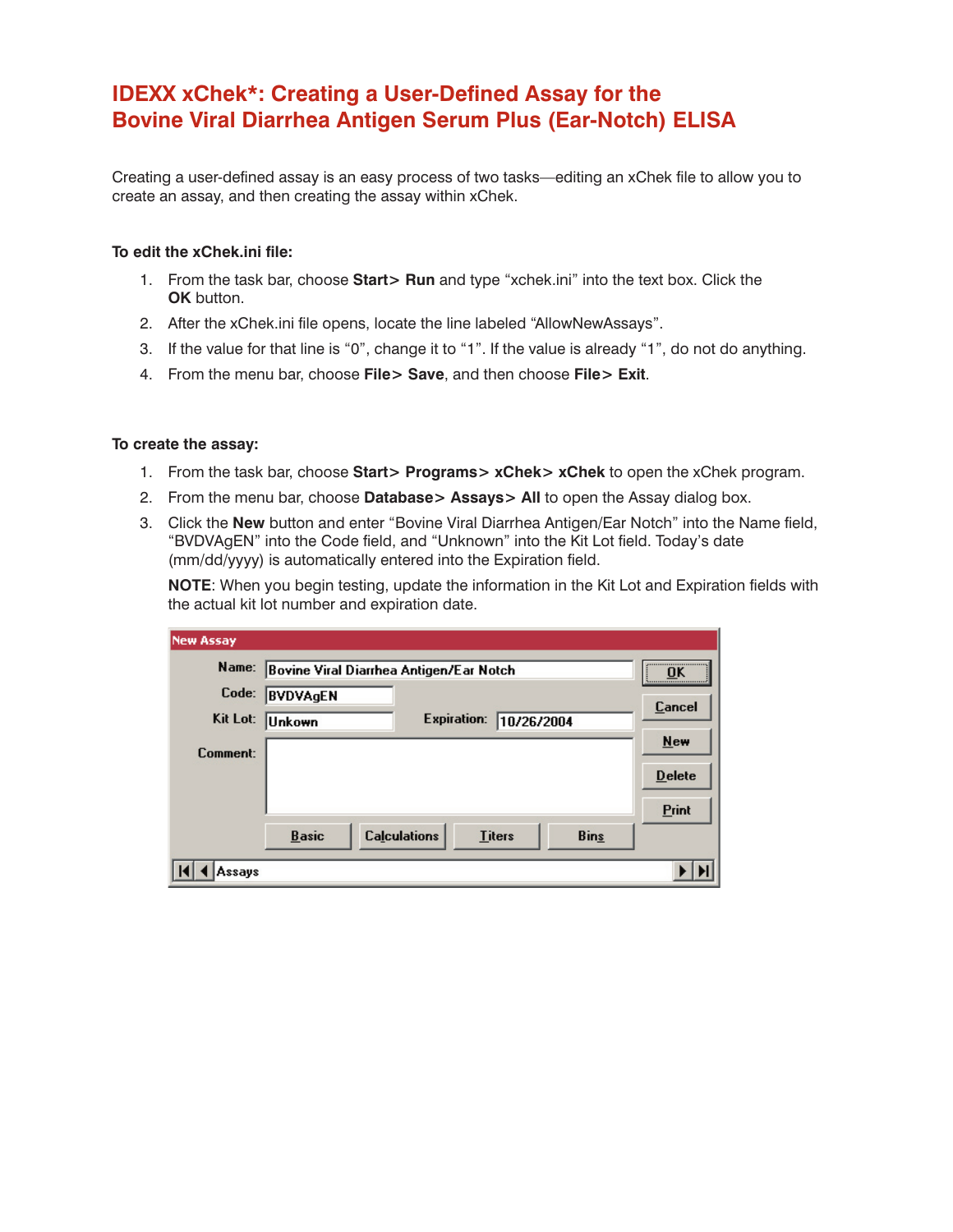- 4. Click the **Basic** button and select or enter the following information for the respective fields:
	- Case Type: Animal Samp Filter: 450 Template: BVDvAgS Vert Ref. Filter: 0 Species: Cattle **Dilution: 1** Technology: ELISA Wells: 1

| <b>New Assay</b>  |                      |   |                  |      |        |
|-------------------|----------------------|---|------------------|------|--------|
| Case Type: Animal |                      |   | Samp Filter:     | 1450 | OK     |
| Template:         | <b>BVD</b> vAgS Vert | ▼ | Ref Filter:      | lo   |        |
| Species:          | <b>Cattle</b>        |   | <b>Dilution:</b> |      | Cancel |
| Technology:       | <b>ELISA</b>         |   | Wells:           | 11   |        |

- 5. Click **OK** to save the settings.
- 6. Click the **Calculations** button and select or enter the following information: Formulas:

"S" Part of Ratio: Sample1 - Negative

- "P" Part of Ratio: None
- "N" Part of Ratio: None

Blocking Factor: None

- First Calculation:
	- Variable: S
	- Positive Cutoff: 0.3
	- Suspect Cutoff: 0.2

Comparison: >

| New Assay                                |                               |                 |
|------------------------------------------|-------------------------------|-----------------|
| <b>Formulas</b>                          |                               |                 |
| "S" Part of Ratio:<br>Sample1 - Negative |                               | ΠK              |
| "P" Part of Ratio:<br><b>None</b>        |                               | Cancel<br>Reset |
| "N" Part of Ratio:<br>None               |                               |                 |
| <b>Blocking Factor:</b><br><b>None</b>   |                               |                 |
| <b>First Calculation</b>                 | <b>Second Calculation</b>     |                 |
| Variable:<br>ls                          | Variable:<br><b>None</b>      |                 |
| <b>Positive Cutoff:</b><br>0.3           | <b>Positive Cutoff:</b><br>10 |                 |
| <b>Suspect Cutoff:</b><br>10.2           | <b>Suspect Cutoff:</b><br>10  |                 |
| <b>Comparison:</b><br>١>                 | Comparison:<br>None           |                 |

7. Click **OK** to save these settings and then click the **OK** button to save the assay to the database. You can now test for bovine viral diarrhea antigen using the xChek Assay Management System.

**NOTE**: xChek does not evaluate controls or results for validity when you use a user-defined assay. You must evaluate the results from each assay in accordance with good laboratory practices. To evaluate your assay validity, please refer to the Results section in the insert provided with this test kit.